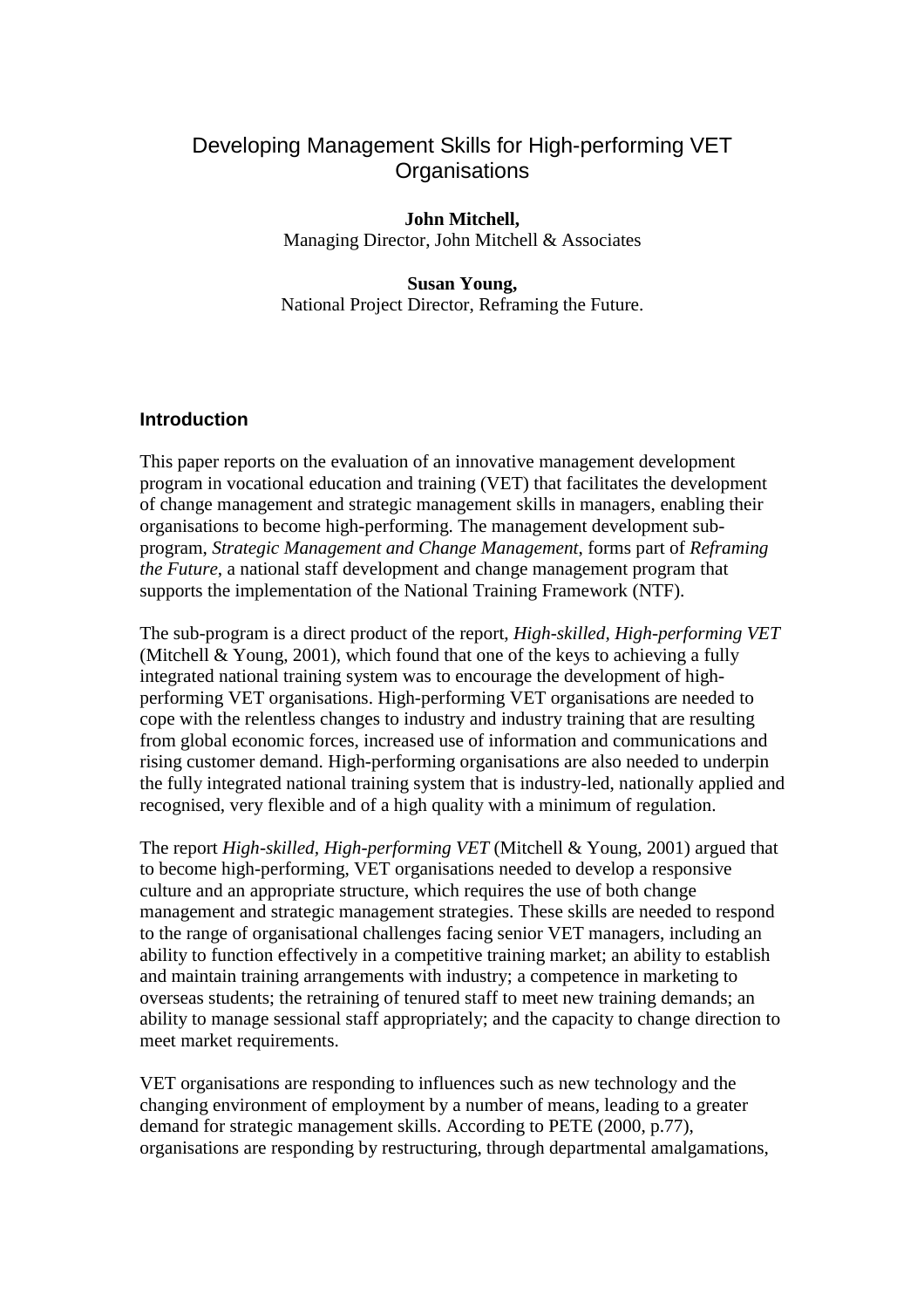by reviewing the mix of permanently employed staff, by accessing sessional and contract staff, by outsourcing some functions, redesigning jobs and seeking alliances with enterprises:

Accompanying these changes has been a shortening of the planning horizon and a growing concern about managing in an uncertain environment. This turbulent environment has generated a demand within Institutes for the development of greater flexibility *in strategic and management skills* among heads of departments and teaching and non-teaching areas. (PETE, 2000, p.77; italics added)

Mitchell & Young (2001, p 46) provide a summary of the cultural enhancement needs and job and business redesign needs of VET organisations, in relation to implementing the NTF. Cultural enhancements needed for VET organisations include providers focusing more on outcomes than inputs and staff moving away from a curriculum and teacher-dominant culture to a service culture. Job and business redesigns could include defining the changing role of the VET professional, with the move to workplace training and assessment, and building the capacity of Registered Training Organisations (RTOs) to form and maintain partnerships with industry.

## **Methodology**

The evaluation of the 2001 sub-program on Strategic Management and Change Management involved an analysis of management from three different types of VET organisations: a large metropolitan TAFE College; a State-wide TAFE Institute; and a private registered training organisation with branches in two States.

A participative evaluation methodology was used to conduct the evaluation of the pilot projects. Following Parlett & Hamilton (1975), participative evaluation aims primarily to illuminate the processes and settings for the benefit of the participants. In this case the evaluation thus aimed to assist the Director of the *Reframing the Future* Project, Susan Young, to optimise the possible benefits for the personnel undertaking the pilot projects. This was achieved by focusing on the projects as whole: the rationale, processes, values, operations, achievements and difficulties. The participative evaluator, John Mitchell, set out to understand and describe the complex interplay of factors affecting each pilot project and to feed this analysis back to the mentor and to the project teams.

The evaluator used the frameworks for strategic management and change management set out in *High-skilled High-performing* VET (Mitchell & Young, 2001). Table 1 provides a summary of the typical skills required of managers: traditional management skills, strategic management skills and change management skills. Over a period of time, organisations normally require all three sets of functions to be performed.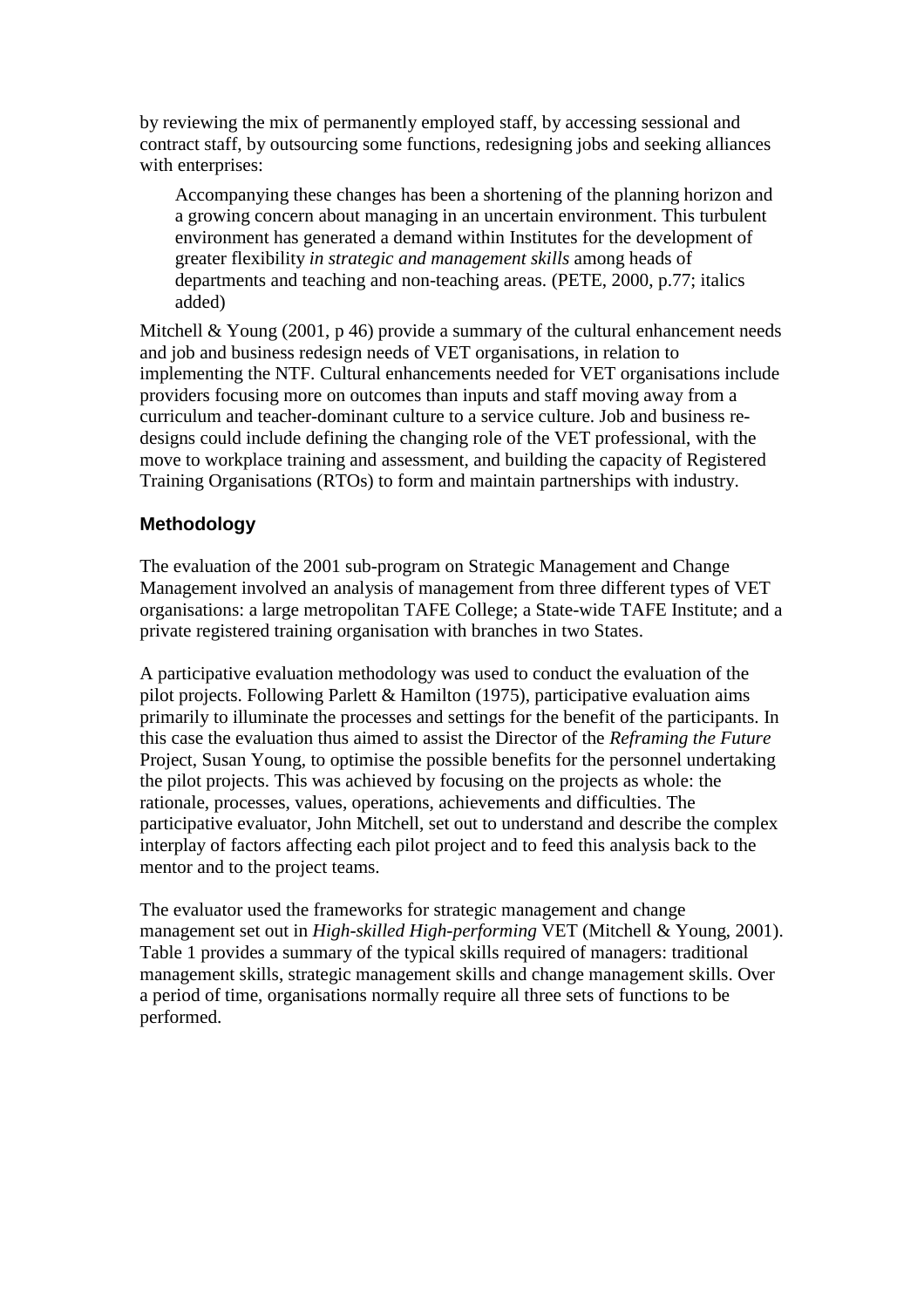| <b>Traditional Management</b>                                                                                                                | Strategic Management (2)                                                                                                                                                            | <b>Change Management</b>                                                                                                             |
|----------------------------------------------------------------------------------------------------------------------------------------------|-------------------------------------------------------------------------------------------------------------------------------------------------------------------------------------|--------------------------------------------------------------------------------------------------------------------------------------|
| Planning and budgeting<br>Organising and staffing<br>Controlling and problem<br>solving<br>Producing a degree of<br>predictability and order | Analysing the external<br>environment<br>Analysing internal skills and<br>resources<br>Analysing customers and<br>competitors<br>Developing objectives<br>Choosing and implementing | Creating readiness for<br>change<br>Creating a vision for<br>change<br>Developing political<br>support<br>Managing the<br>transition |
|                                                                                                                                              | strategies                                                                                                                                                                          | Sustaining momentum                                                                                                                  |

## **Table 1: Typical functions of different management roles**

Sources: Mitchell & Young, 2001. (1) Adapted from Stace & Dunphy (1998, p. 128); (2) Adapted from Viljoen (1997, p. 34); (3) Adapted from Cummins and Worley (1997, p.154)

To encourage the use of strategic and change management skills by the project teams, specific interventions were made by the mentor and evaluator, including the convening of two full-day Forums at the start of the project; recommending selected texts on change management and strategic management; conducting a visit to the ITT project team during their two-day residential conference, two visits to MEGT's headquarters and three visits to North Sydney College of TAFE; and occasional teleconferences with each project coordinator. Each team was also given feedback at the mid-point of the sub-program.

The three teams worked through a four-stage sequence for strategic planning developed by Viljoen (1997), beginning with a 'strategy analysis stage' in which teams analysed their external environment, their customers' needs and their internal resources and produced and presented a Strategy Analysis paper. They then worked through the next three stages of strategic planning: formulating strategic directions, evaluating and selecting strategic alternatives and finally strategy implementation.

The teams were encouraged to examine alternative change management models documented in the literature and to decide on a model, or a version of a model, that suited them. For instance, the pilot teams were invited to consider a selection of change management models provided by Brewer (1995), Burnes (1996), Kotter (1996), Cummins & Worley (1997) and Stace & Dunphy (1998). The three chose different models: one (ITT) identified Kotter (1996) , another (MEGT) selected a five-step model promoted by McKinsey (1997) and the third (North Sydney College) used an adaptation of Burnes' (1996) ideas.

## **Findings**

## **Different contexts for skill development**

The three organisations who participated in the program were: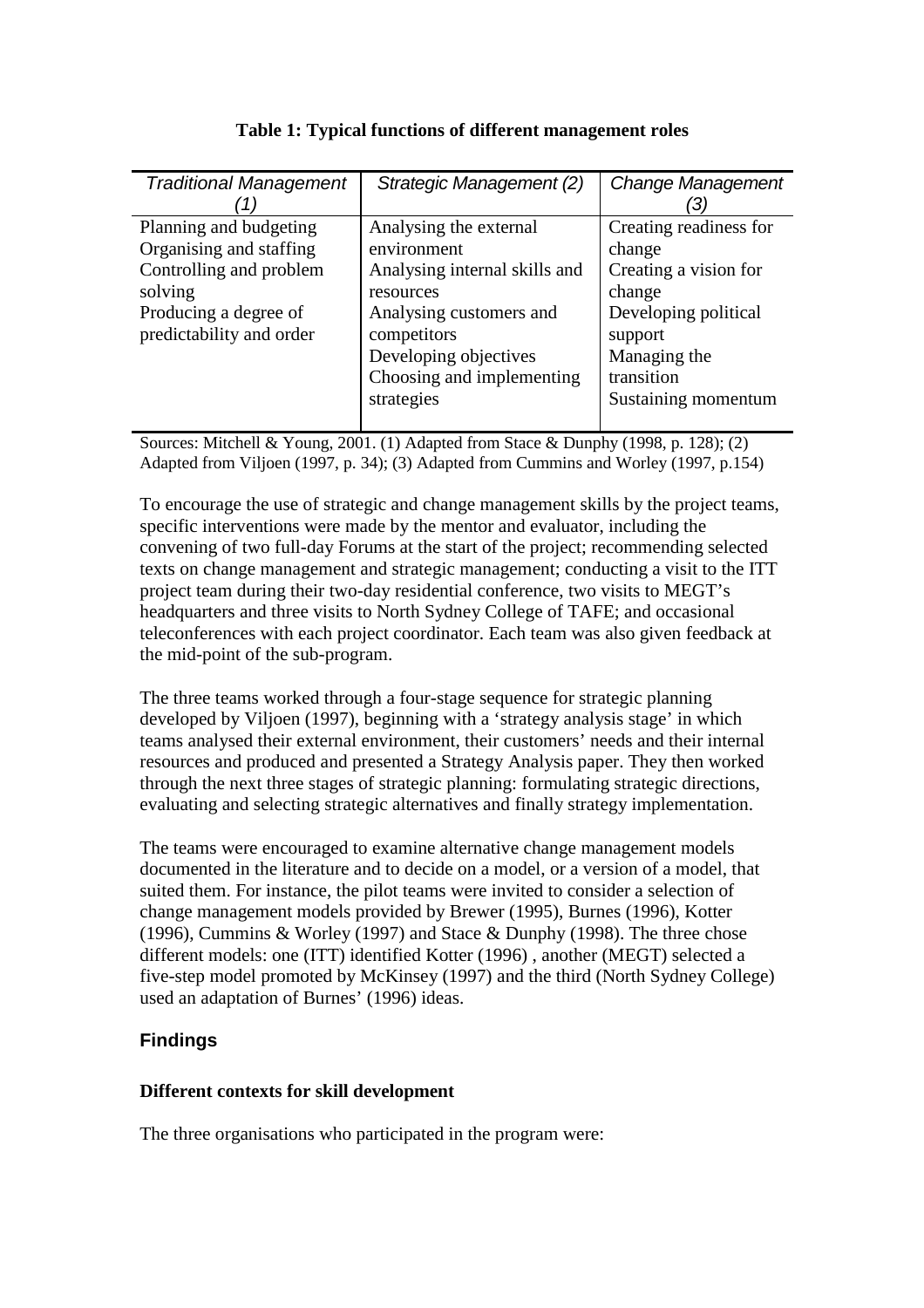- The Institute of TAFE Tasmania (ITT)
- North Sydney College of TAFE
- MEGT

These three provided a useful, if small, sample of registered training organisations (RTOs), for evaluation purposes:

- *The Institute of TAFE Tasmania (ITT)* is a State-wide VET organisation and was a recent (2000) winner of the Australian Training Provider of the Year Award. ITT does not wish to rest on its laurels: the number and intensity of its competitors are growing.
- *MEGT* is a small, progressive, non-profit private provider with over 100 staff and ten branches in Melbourne, one in Sydney and one in Newcastle. MEGT also delivers training in South Australia. MEGT actively seeks partnerships with other training organisations. MEGT experiences the same challenges and opportunities as many other private providers, such as needing to comply with Government regulations as well needing to be dynamic and innovative. Almost all its training is delivered on the job.
- *North Sydney College of TAFE*: this huge institute stretches from the North Shore to Palm Beach, taking in the heart of the IT industry in Australia. The pressure on businesses in this area to remain on the cutting edge is intense and North Sydney College needs to keep pace with local industry.

This diversity is a reminder of the range of providers in VET, differing internally in charter, size and organisational structure and externally in locations and markets served.

#### **Why strategic and change management skills are needed**

Table 2 summarises the strategic and change management focus of the three project teams including, in one case, some modifications made after the project commenced.

The fact that the focus of one of the three projects was modified during the six-month period of the project is a reminder of the changing environment and the need to develop management skills to cope with such fluidity.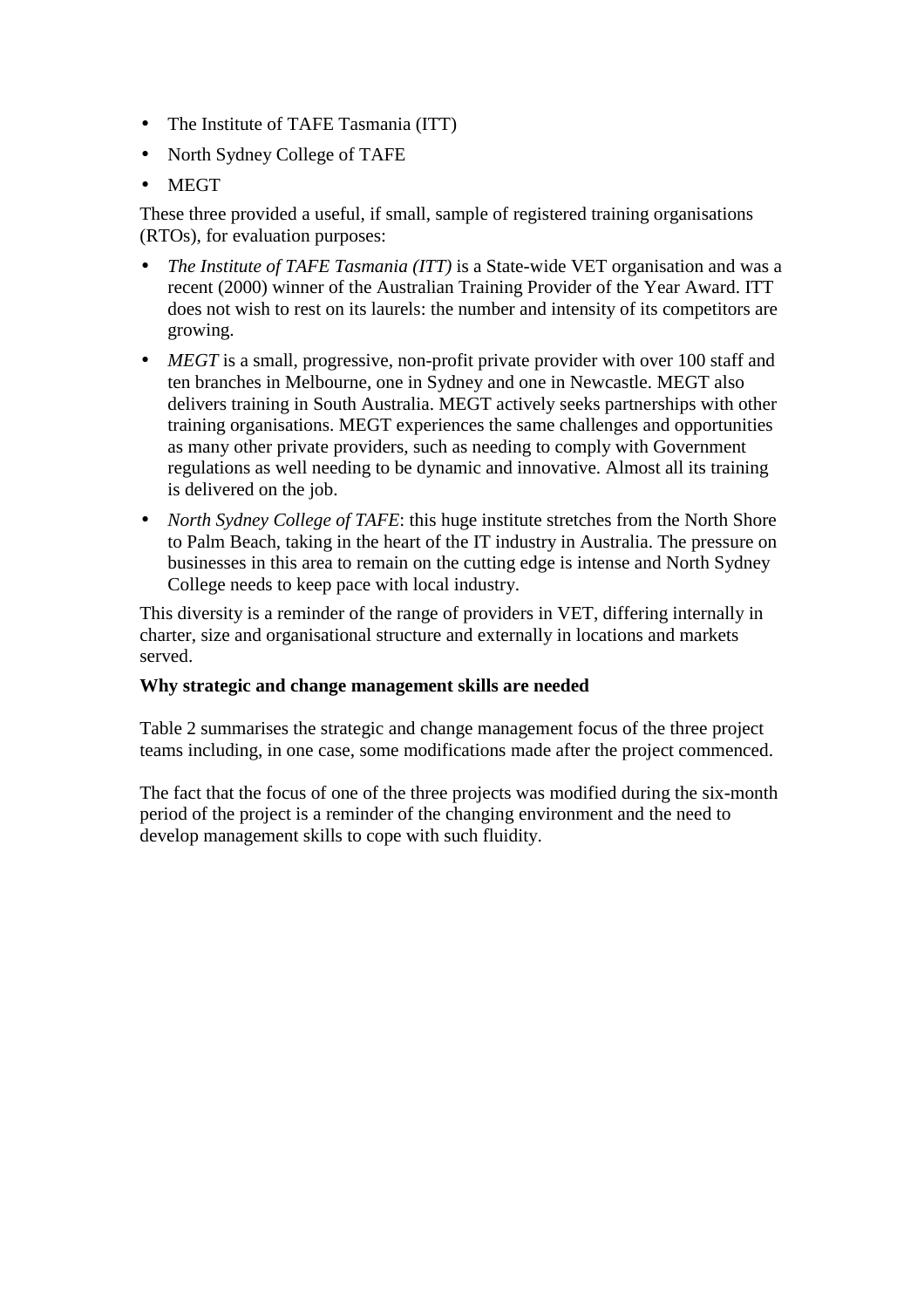| Organisation                                                         | Project<br>Leader                        | <b>Participants</b>                                                                                                                                                                                                 | Focus of the strategic and change management                                                                                                                                                                                                                                                                                                                                                                                                                                                                                                                                                                                                                                                                                                                                                                                                                                                                                                                                                                                                                                                                                |
|----------------------------------------------------------------------|------------------------------------------|---------------------------------------------------------------------------------------------------------------------------------------------------------------------------------------------------------------------|-----------------------------------------------------------------------------------------------------------------------------------------------------------------------------------------------------------------------------------------------------------------------------------------------------------------------------------------------------------------------------------------------------------------------------------------------------------------------------------------------------------------------------------------------------------------------------------------------------------------------------------------------------------------------------------------------------------------------------------------------------------------------------------------------------------------------------------------------------------------------------------------------------------------------------------------------------------------------------------------------------------------------------------------------------------------------------------------------------------------------------|
| Institute of<br><b>TAFE</b><br><b>Tasmania</b><br>(TTT)              | John Smyth<br><b>CEO</b>                 | The CEO, four<br><b>General Managers</b><br>and nine faculty<br>managers                                                                                                                                            | The Institute has commenced the transition journey to<br>becoming a high-performing VET organisation, with some<br>teams excelling and with some individuals emerging as<br>'stars of excellence' in the delivery of VET. However,<br>every delivery team in ITT and every element of its<br>business process need to rise to the highest possible levels<br>of excellence in practice, in the context of the NTF.                                                                                                                                                                                                                                                                                                                                                                                                                                                                                                                                                                                                                                                                                                          |
|                                                                      |                                          |                                                                                                                                                                                                                     | The ITT project is engaging senior managers in a<br>workbased learning process that is enhancing their<br>leadership capacity to individually lead their workteams,<br>and collectively the whole organisation, in a changing and<br>demanding VET environment. The project is supporting<br>the development of a 'guiding coalition', with a shared<br>vision of Institute of TAFE Tasmania within the NTF, with<br>an agreed set of messages to communicate and with agreed<br>change strategies.                                                                                                                                                                                                                                                                                                                                                                                                                                                                                                                                                                                                                         |
| <b>MEGT</b>                                                          | David<br>Windridge<br>General<br>Manager | The General<br>Manager, David<br>Windridge; Training<br>Manager, Monique<br>Mullaly; and<br>Finance Manager,<br>Chet Lee, in<br>consultation with<br>their senior staff.                                            | The focus of the project is on MEGT becoming more<br>flexible in training delivery methods specifically within the<br>areas of Call Centre and Retail training. This change will<br>require MEGT to address both cultural and structural<br>changes within the organisation.<br>The aim of this project fits with MEGT's strategic intent to<br>be a leading edge provider of employment and training<br>solutions in the marketplace.                                                                                                                                                                                                                                                                                                                                                                                                                                                                                                                                                                                                                                                                                      |
| <b>Northern</b><br><b>Sydney</b><br><b>College of</b><br><b>TAFE</b> | Norma<br>Smith<br>Director               | The Director,<br>Norma Smith, and<br>two Educational<br>Services Managers,<br>Nigel Howard and<br>Keith Maidment.<br>and two other senior<br>staff who joined in<br>Feb 2002, Lorna<br>MacKellar and<br>Peter Mehan | The North Sydney College of TAFE project team originally<br>set out to develop a model for an inter-disciplinary team<br>(Total Business Solutions Team) from across sections and<br>units of the Institute (maximum of 6 people) which<br>challenges cultural barriers across training areas, trials a<br>flexible and collegiate approach to growing the Institute<br>business and meets industry needs by utilising the NTF<br>(especially Training Packages) as a vehicle for change,<br>individual development and organisational learning.<br>After further analysis of their staff, the project team<br>modified their project focus, to develop Operational<br>Response Teams, within North Sydney College initially,<br>revolving around the heads of sections. The four<br>Operational Response Teams each consist of about five<br>sections and they meet formally three times per semester, to<br>plan, action and review. The Response Teams are<br>mechanisms for developing senior staff. One focus of the<br>Response Teams is on developing customised commercial<br>services within each teaching centre. |

|  | Table 2: Focus of the three 2001-2002 project teams |  |
|--|-----------------------------------------------------|--|
|  |                                                     |  |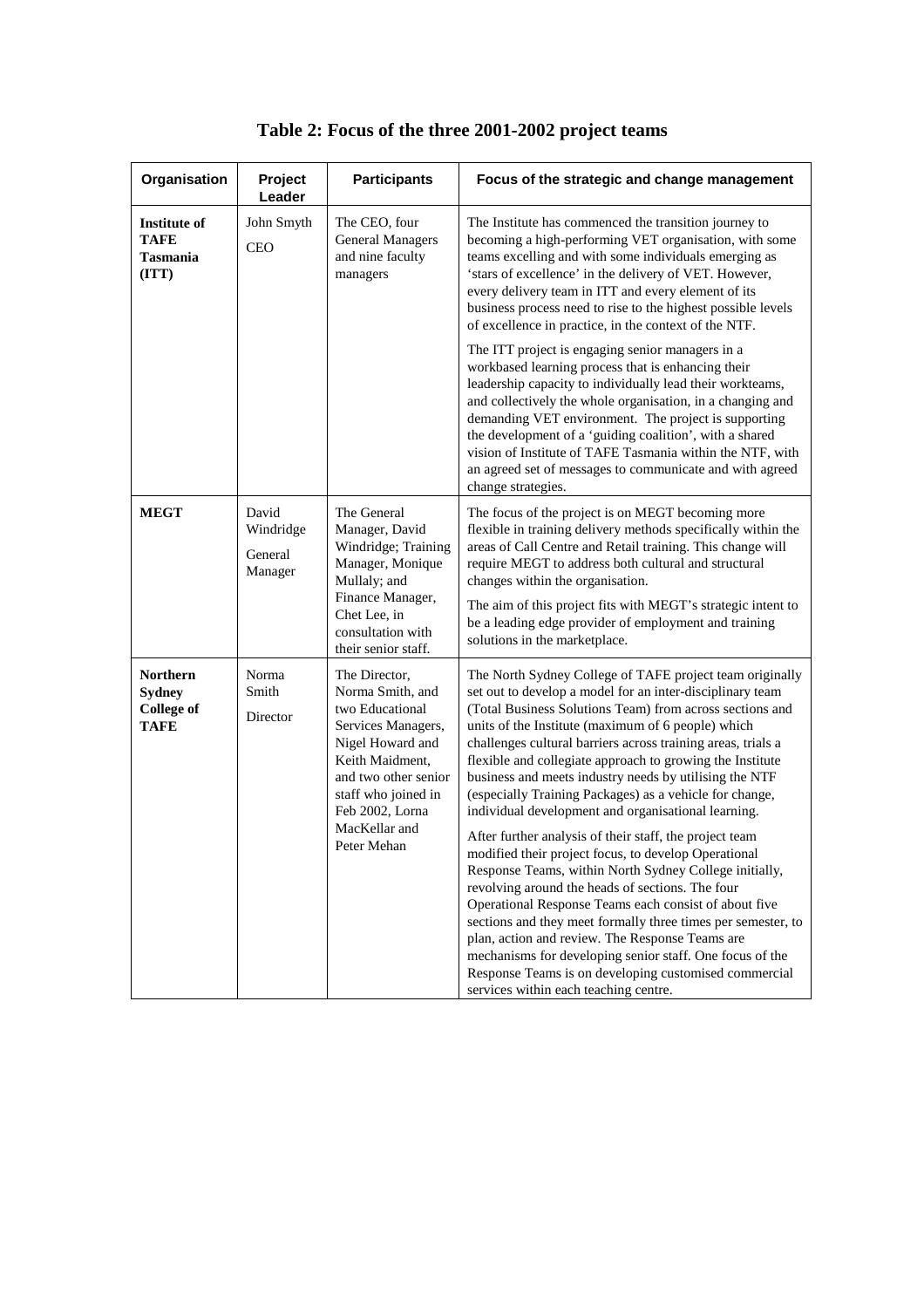#### **How skills were developed**

Each of the three organisations involved used different strategies to develop and use skills in strategic management and change management. For instance, the Institute of TAFE Tasmania:

- named their activity 'Project Coalition' (as its management team needed to be a unified, guiding coalition that can create visions and desired futures)
- adopted the change management strategies advocated by Kotter in *Leading Change* (1996)
- conducted ten focus groups of ITT staff, to collect qualitative information regarding the Institute's progress in implementing various aspects of the NTF
- developed a survey tool to ask staff to provide their views on where they, their work team, their state program and the Institute are positioned with regard to the implementation of the NTF, across ten factors;
- conducted an initial workshop then teleconferenced weekly, as 'learning sets' of three-four managers
- conducted a two-day residential workshop for the group of fourteen senior managers
- engaged an external management group to facilitate the two-day residential workshop.

Due to their different goals and contexts, the MEGT senior management group developed skills in strategic management and change management by: convening an IT strategic planning day; attending IT, flexible learning and e-business workshops; and sourcing an online ICT skills program aimed at improving trainers' skill levels. The team also developed an extensive Strategy Analysis paper that unexpectedly identified a gap in marketing expertise, resulting in the trialling of a newly created corporate marketing and sales role.

The North Sydney College of TAFE project team met on a weekly basis; conducted an analysis of their internal and external environment; analysed both VET industry and local industry; developed the concept of a Total Business Solutions Team; evaluated employee readiness for the Total Business Solutions approach; changed their focus to developing cross-sectional Operational Response Teams; and implemented new management and team systems.

#### **How new skills will lead to a high-performing organisation**

The Institute of TAFE Tasmania expects their project will lead to a refinement of the organisational structure,

particularly to enhance the ability of particular managers to effect change by bringing into their responsibility common areas in which we prioritise change – in particular relating to external service. (Institute of TAFE Tasmania midproject report, March 2002)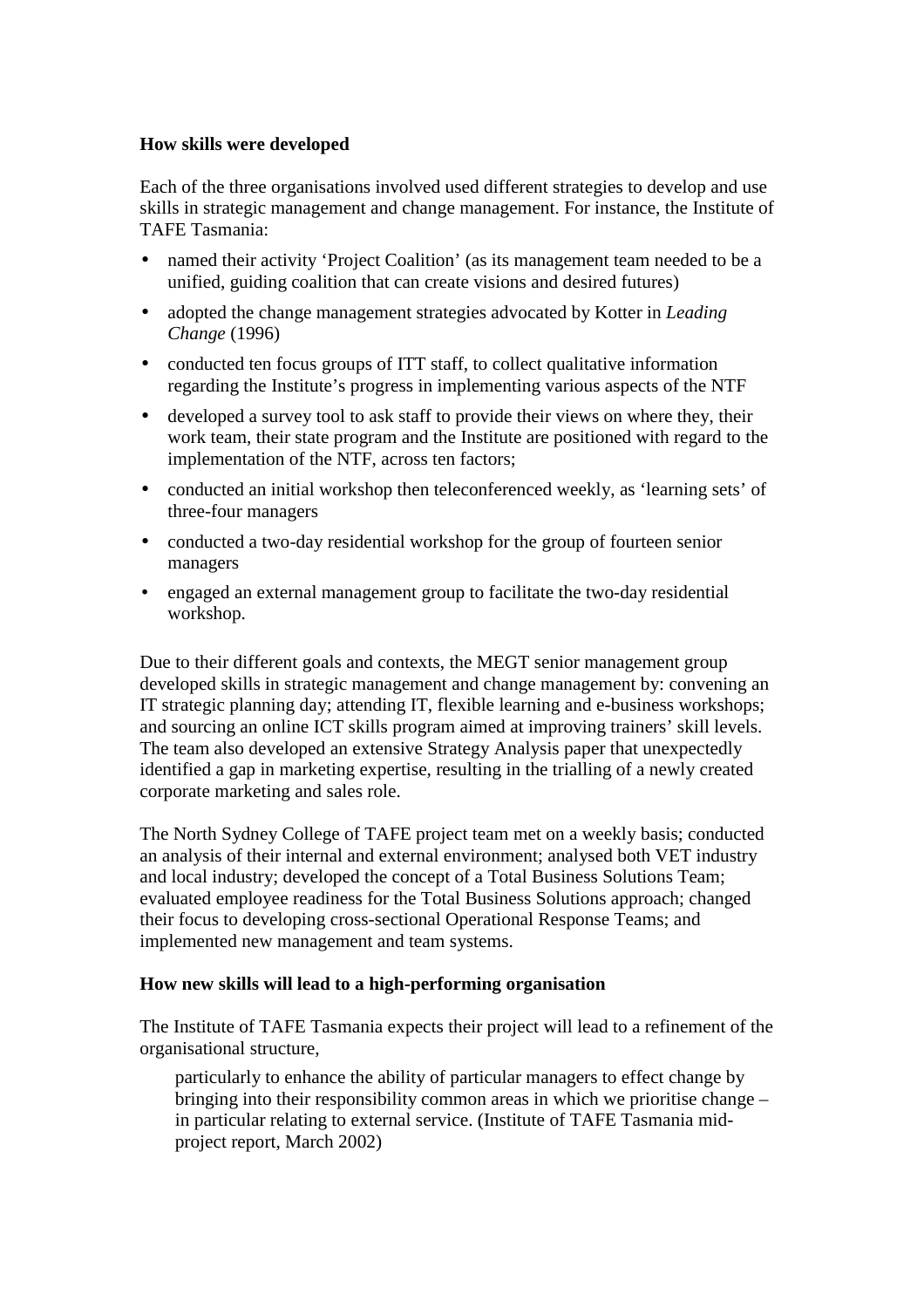They expect that as a result of this strategic management project:

Within the management group there will be greater commitment to corporate strategic direction, and higher levels of interpersonal support – particularly from their peers for those managers who are leading change in their own areas of responsibility.

Given the articulation of our 'high performance' goal and the underpinning relationship to a service culture – we have considerable implementation work ahead. (Institute of TAFE Tasmania mid-project report, March 2002)

MEGT expects that both its structure and culture will change as a result of the strategic and change management undertaken in this project. A specific change to the organisation's structure is the introduction of new roles such as telemarketing, corporate marketing and sales consultants with the corporate marketing division. MEGT also believes that its culture will be modified as a result of the project:

The organisations' culture, particularly within the Training Centre, will change significantly as a result of this project. New delivery methods will be introduced, which means that the trainers will need to be confident in their delivery of the training packages for both traditional (on the job) and flexible modes. It will mean that we are moving further away from the classroom mentality and into a newer, more flexible mode. Some trainers will be quite challenged by this. (MEGT mid-project report, February 2002)

The North Sydney College of TAFE's project team expects that the College structure will be modified as a result of their project, particularly cross- teaching section and cross-Institute collaboration, through more effective communication, increased capability and improved performance. The College's culture will be modified, with the emergence of a more customer-focused approach; the development of a sharing ethos; the development of a version of succession planning; and the recognition of excellence at 'grass roots' level. The project team commented on the shift in strategy during the project:

So the context has shifted and the level and type of focus has been simplified and applied to day-to-day activities rather than to specific projects. It is not as ambitious but hopefully more influential in the long term because it is about normal, daily work. The impact will take longer, but it will presumably be transformational – long term and permanent, rather than transitional. (North Sydney College mid-project report, February 2002)

## **Discussion**

The Reframing the Future sub-program on *Strategic Management and Change Management* enabled VET managers to develop management skills in unconventional ways and to affect immediately their organisations' structures and cultures. The conventional method for management skill development is for the individual manager to enrol in a postgraduate management course to learn about rational strategic planning processes that deliver a theoretical solution. The Reframing the Future subprogram emphasises the art of designing successful strategies, after Cusumano and Markides (2001), who argue that: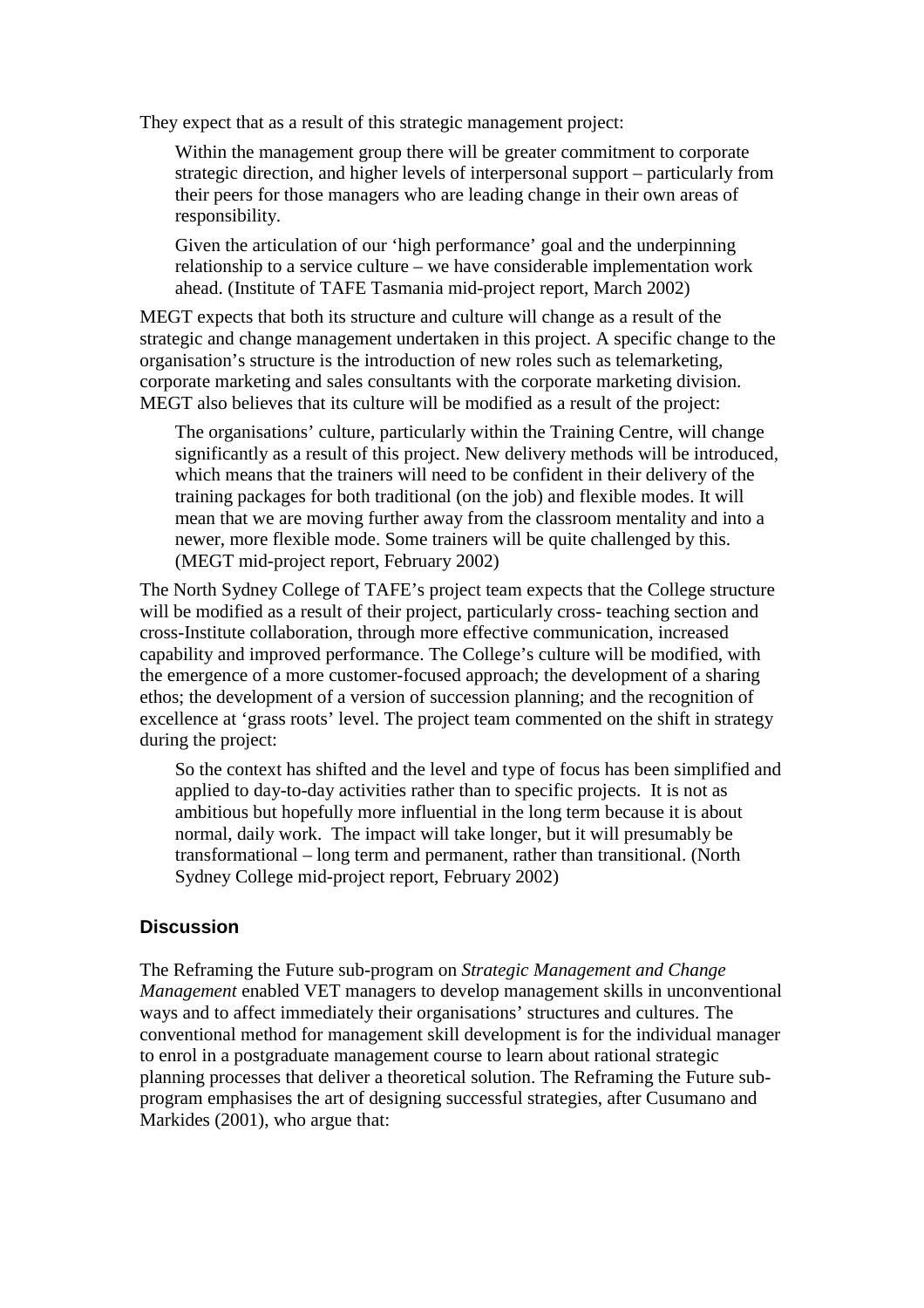Designing successful strategy is not a science - it is an art. It is the art of asking intelligent questions, exploring possible answers, experimenting with possible solutions, and starting the thinking process all over again by questioning the answers arrived at a year or two before. (p 4)

Creating the conditions for managers to ask questions and experiment is essential for the development of strategy.

The following table contrasts the conventional methods used by managers to develop strategy-making skills with the methods used in this Reframing the Future subprogram.

#### **Table 3: Comparison of conventional methods used to develop management skills with the Reframing the Future sub-program**

| Conventional methods used to develop<br>management skills                                                                                                            | Methods used in the Reframing the Future sub-<br>program to develop management skills                                                                                                                |
|----------------------------------------------------------------------------------------------------------------------------------------------------------------------|------------------------------------------------------------------------------------------------------------------------------------------------------------------------------------------------------|
| Individual managers undertake a postgraduate degree,<br>in isolation from fellow managers, where the course is<br>based on linking theory to the manager's workplace | Teams of senior managers use workbased learning<br>strategies and pressing organisational challenges to<br>develop strategic management skills and to undertake<br>change management                 |
| Individual managers indirectly aim to improve their<br>organisations, as a consequence of undertaking external<br>study                                              | Managers actively participate in a process that will<br>assist their organisation to become high-performing                                                                                          |
| Individual managers focus on good practice cases<br>studies in management development from other<br>organisations                                                    | Managers focus on building and implementing planning<br>strategies for their their own organisation                                                                                                  |
| Individual manager focuses on broad challenges to<br>contemporary organisations                                                                                      | Managers focus on the impact of the National Training<br>Framework: e.g. industry relationships, quality,<br>assessment, workplace delivery, new staff roles,<br>customer demand, competitive market |
| The individual manager focuses on developing his/her<br>skills                                                                                                       | Managers focus on developing and applying skills to<br>directly assist his/her organisation's strategic priority<br>needs                                                                            |
| The application of theoretical learning from the<br>postgraduate course is delayed                                                                                   | The managers immediately apply their learning in their<br>own workplace                                                                                                                              |
| The individual manager is evaluated externally                                                                                                                       | The participants conduct self-evaluation and seek client<br>feedback, regarding their achievement of strategic<br>change                                                                             |

The table draws attention to the differences in approach between the personal, professional development offered by the conventional postgraduate study approach and the workbased learning management development approach of Reframing the Future. The two approaches are complementary and are only two of many approaches available. Ideally, a contemporary manager will experience and benefit from both the conventional management training and the workbased learning method.

The *Strategic Management and Change Management* sub-program enables senior managers to develop skills appropriate to their organisation's context and immediate and future needs. As Cusumano and Markides (2001) suggest, 'designing a successful strategy is a never-ending quest' (p 4). The challenge for managers to develop successful strategy is relentless: